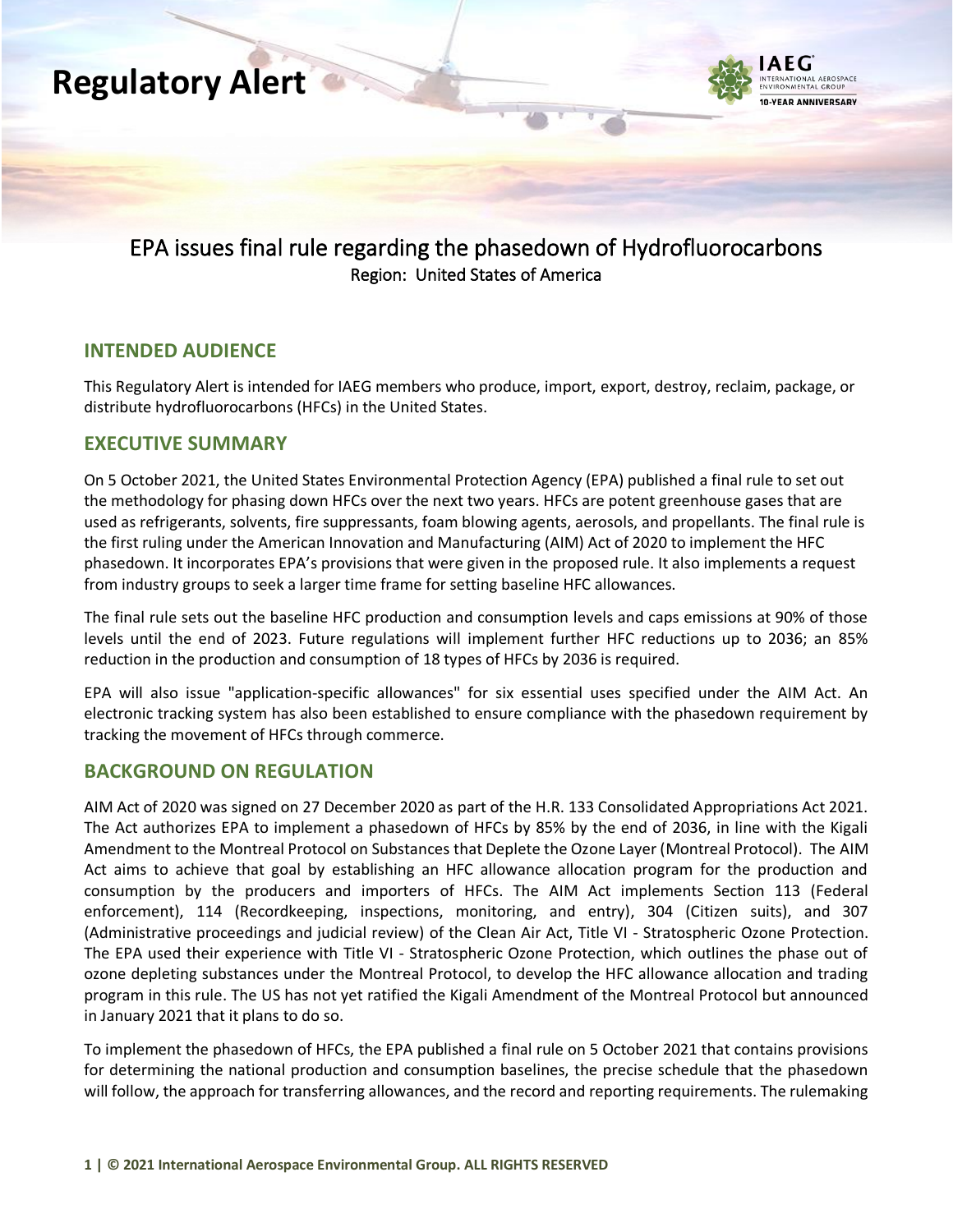# **Regulatory Alert**



also includes provisions for a compliance and enforcement system for the regulatory requirements for the phasedown of HFCs in the US.

Appendix A to the final rule contains the list of substances that are regulated under the AIM Act. The list of regulated substances with CAS numbers are included below.

### **APPLICABILITY**

The final rule applies to any person that produces, transforms, destroys, imports, exports, sells or distributes, offers for sale or distribution, recycles for fire suppression, or reclaims a regulated substance. This rule also applies to end-users in the following six application-specific categories:

- **»** metered dose inhalers;
- **»** self-defense sprays such as pepper or bear spray;
- **»** structural composite preformed polyurethane foam used in marine and trailer applications;
- **»** in the etching of semiconductor material or wafers and the cleaning of chemical vapor deposition chambers within the semiconductor manufacturing sector;
- **»** mission-critical military end uses, such as developing and maintaining military vessels or equipment; and
- **»** on-board aerospace fire suppression.

Exemptions are given for essential uses where a suitable alternative is not available, for export-bound domestic manufacturing, and in feedstocks and process agents.

### **RELEVANT DATES**

- **»** Final rule published: 5 October 2021
- **»** Final rule effective: 4 November 2021
- **»** Request for set-aside allocation: 6 December 2021
- **»** Prohibition on production of regulated HFCs above allowance issued by authority: 1 January 2022<sup>1</sup>
- **»** Prohibition on import of bulk regulated HFCs: 1 January 2022
- **»** Prohibition on production/import of regulated HFCs above application-specific allowance issued by authority: 1 January 2022
- **»** Restriction on international transfer of HFC production allowance: 1 January 2022
- **»** Prohibition on sale/offer to sale/distribution of containers without adequate labelling/markings: 1 January 2022
- **»** First audits (for year 2023) due: 31 May 2024
- **»** EPA Review on HFC allowance allocations and trading: 2024
- **»** Prohibition on import or filling of HFCs in disposable cylinders: 1 January 2025
- **»** Prohibition on the sale or offer for sale of HFCs in disposable cylinders: 1 January 2027

<sup>&</sup>lt;sup>1</sup> The regulated substances that are produced must be consumed or destroyed under 40 CFR 84.29 within 30 days (if destruction technology is located at the production facility) or 120 days (if destruction technology is not located at the production facility).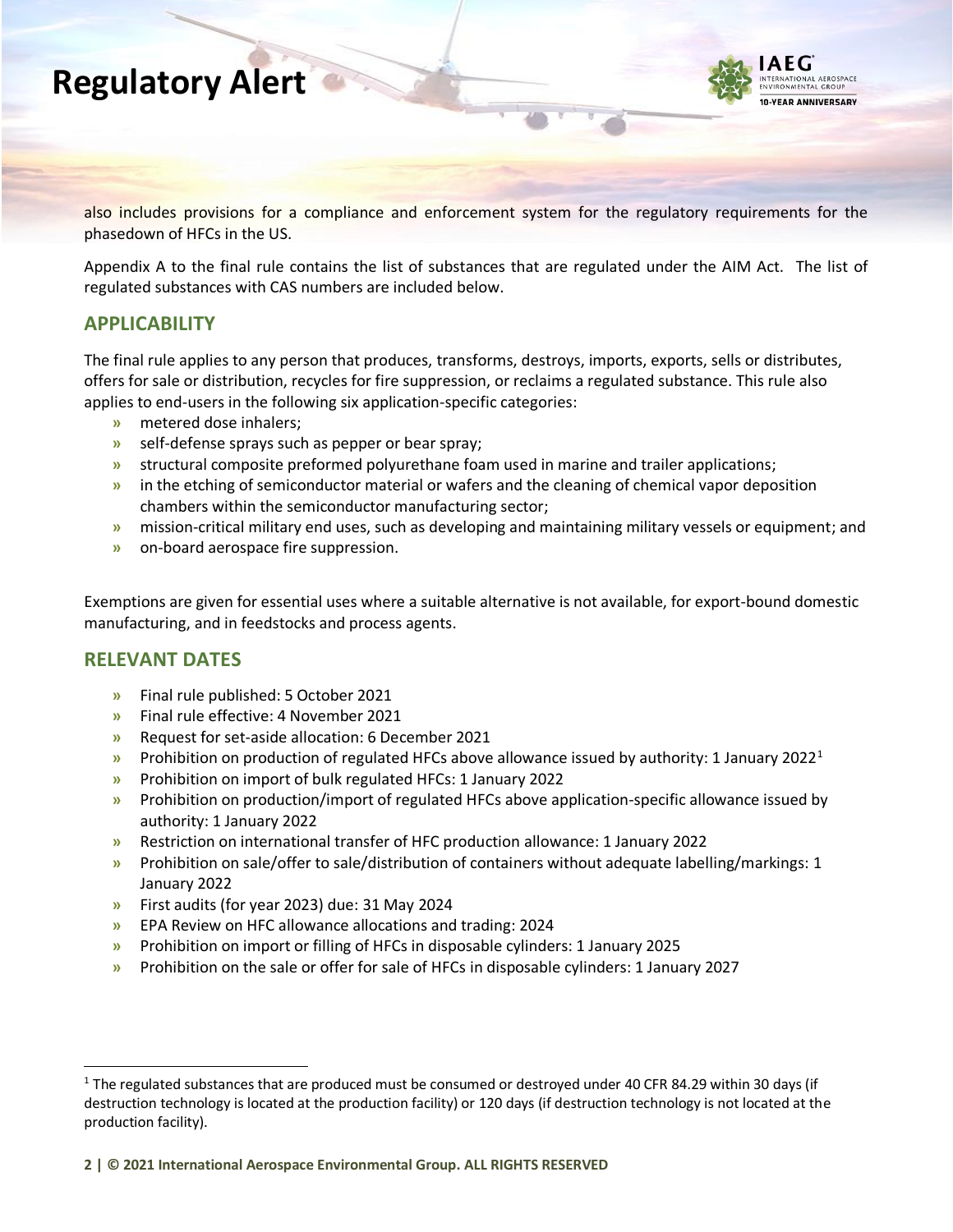

## **REGULATORY OBLIGATIONS – RESTRICTIONS**

The provisions in the rulemaking can be divided into the following areas:

- 1) Production and consumption baselines
	- **»** the production and consumption baselines, from which the phasedown is to be measured, were calculated and determined to be 382.6 and 303.9 million metric tons of exchange value equipment (MMTEVe), respectively
	- **»** HFC production and consumption phasedown schedule is provided in the table to the right
- 2) Allocation allowances
	- **»** there are three types of allowances: production allowances, consumption allowances, and application-specific allowances
	- **»** the total HFC production allowance for 2022 and 2023 is 344.3 MMTEVe and the total HFC consumption allowance for 2022 and 2023 is 273.5 MMTEVe
	- **»** by 1 October 2021 EPA is expected to issue the 2022 allocations to active HFC producers and importers in 2020 based on the three highest years of production or consumption between 2011 and 2019. The allowances for 2024 and thereafter will be reviewed two years after this rulemaking
- 3) Application-specific allowances
	- **»** these allowances can be expended for either production or import of HFCs
	- **»** end users in these applications may not know in advance how they will procure HFCs and will benefit from the flexibility offered by these allowances
	- **»** EPA issued application-specific allowances for the following essential-use applications:
		- **–** propellants in metered dose inhalers;
		- **–** self-defense sprays such as pepper or bear spray;
		- **–** structural composite preformed polyurethane foam used in marine and trailer applications;
		- **–** in the etching of semiconductor material or wafers and the cleaning of chemical vapor deposition chambers within the semiconductor manufacturing sector;
		- **–** mission-critical military end uses; and
		- **–** on-board aerospace fire suppression.
- 4) Set-aside allowances
	- **»** a small portion (< 3%) of the 2022 allowance, 7.5 MMTEVe, will be set aside for companies that are end users in currently unidentified application-specific sectors, qualifying importers of HFCs who have not yet been identified, and new importers
	- **»** companies in the above-mentioned categories should submit allowance applications by 6 December 2021

| Year | % of baseline |
|------|---------------|
| 2023 | 90            |
| 2028 | 60            |
| 2033 | 30            |
| 2035 | 20            |
| 2036 | 15            |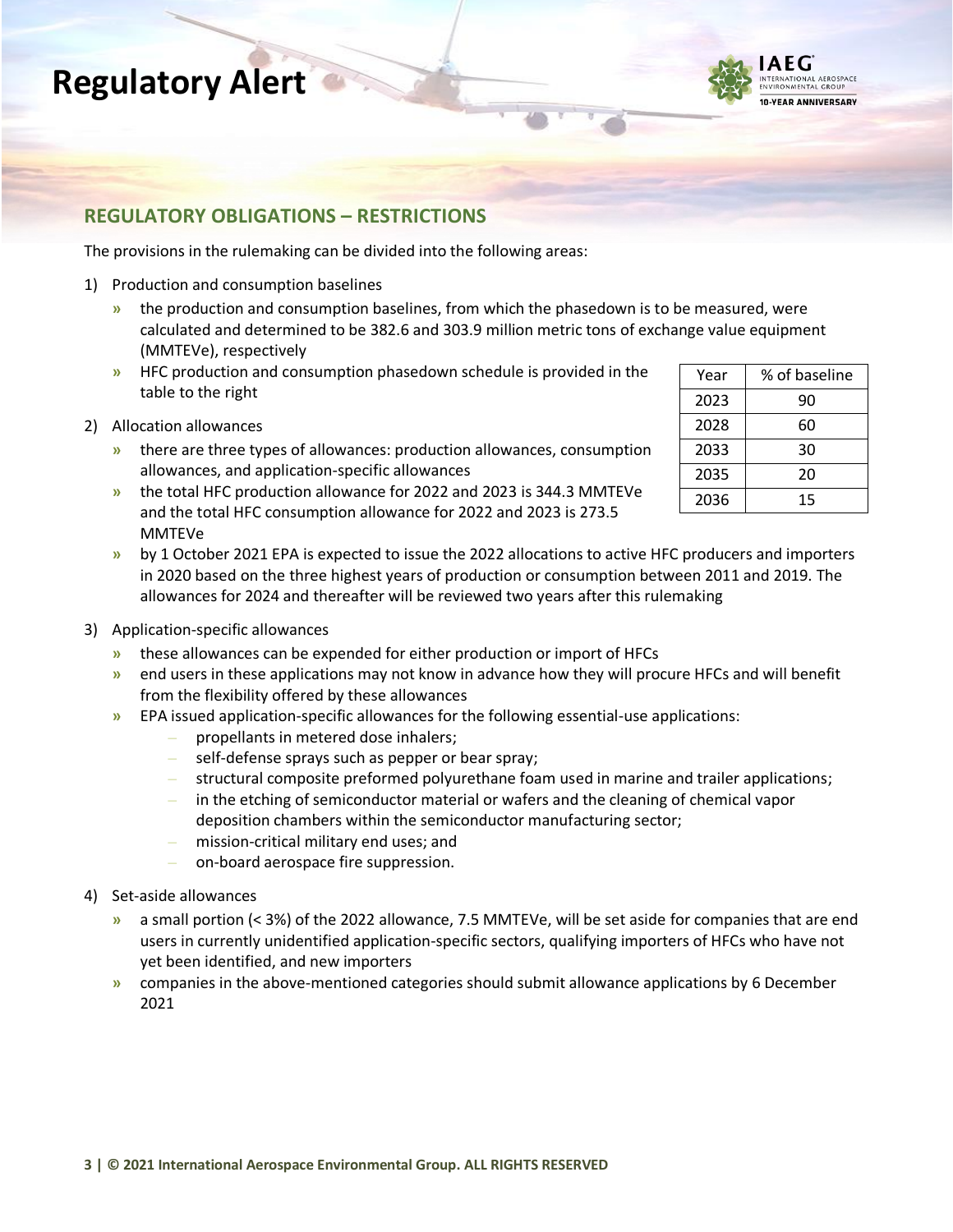## **Regulatory Alert**



#### 5) HFC-23 (CHF<sub>3</sub>) controls

- **»** given that HFC-23 is more difficult to destroy than other HFCs, entities creating HFC-23 have the option to destroy it using approved technology or to expend the production and consumption allowances to capture, refine, and sell it for further consumption (e.g., semiconductor etching)
- **»** after 1 January 2022, no more than 0.1% of HFC-23 produced on a facility line may be emitted
- 6) Enforcement and compliance system
	- **»** non-compliance will result in administrative consequences for allowance recipients
	- **»** the sale or distribution or offer to sell or distribute HFCs contained in non-refillable cylinders or those not meeting the certification ID requirements is prohibited
	- **»** the EPA will increase their oversight of HFC imports including transshipments and HFCs imported for transformation
	- **»** establishment of a certification ID tracking system using QR codes for the import, sale, and distribution of containers containing HFCs
	- **»** external audits for all entities that received application-specific allowances

The production and consumption data on HFCs provided to EPA by companies will be released to the public to increase transparency.

| <b>HFC</b>       | <b>Chemical formula</b>                          | <b>CAS Number*</b> |
|------------------|--------------------------------------------------|--------------------|
| <b>HFC-134</b>   | CHF <sub>2</sub> CHF <sub>2</sub>                | 359-35-3           |
| <b>HFC-134a</b>  | CH <sub>2</sub> FCF <sub>3</sub>                 | 811-97-2           |
| <b>HFC-143</b>   | $CH2$ FCHF <sub>2</sub>                          | 430-66-0           |
| HFC-245fa        | $CHF2 CH2 CF3$                                   | 460-73-1           |
| HFC-365mfc       | $CF3 CH2 CF2 CH3$                                | 406-58-6           |
| HFC-227ea        | $CF3$ CHFCF <sub>3</sub>                         | 431-89-0           |
| HFC-236cb        | CH <sub>2</sub> FCF <sub>2</sub> CF <sub>3</sub> | 677-56-5           |
| HFC-236ea        | CHF <sub>2</sub> CHFCF <sub>3</sub>              | 431-63-0           |
| HFC-236fa        | $CF3 CH2CF3$                                     | 690-39-1           |
| <b>HFC-245ca</b> | $CH2$ FCF <sub>2</sub> CHF <sub>2</sub>          | 679-86-7           |
| HFC-43-10mee     | $CF3$ CHFCHFCF <sub>2</sub> CF <sub>3</sub>      | 138495-42-8        |
| <b>HFC-32</b>    | CH <sub>2</sub> F <sub>2</sub>                   | 75-10-5            |
| <b>HFC-125</b>   | CHF <sub>2</sub> CF <sub>3</sub>                 | 354-33-6           |
| <b>HFC-143a</b>  | CH <sub>3</sub> CF <sub>3</sub>                  | 420-46-2           |
| <b>HFC-41</b>    | CH <sub>3</sub> F                                | 593-53-3           |
| <b>HFC-152</b>   | $CH2$ FCH <sub>2</sub> F                         | 624-72-6           |
| <b>HFC-152a</b>  | CH <sub>3</sub> CHF <sub>2</sub>                 | 75-37-6            |
| $HFC-23$         | CHF <sub>3</sub>                                 | 75-46-7            |

The following substances are listed as Regulated Substances in the AIM Act.

 **\*** CAS numbers were not provided in the Final Rule but have been added here.